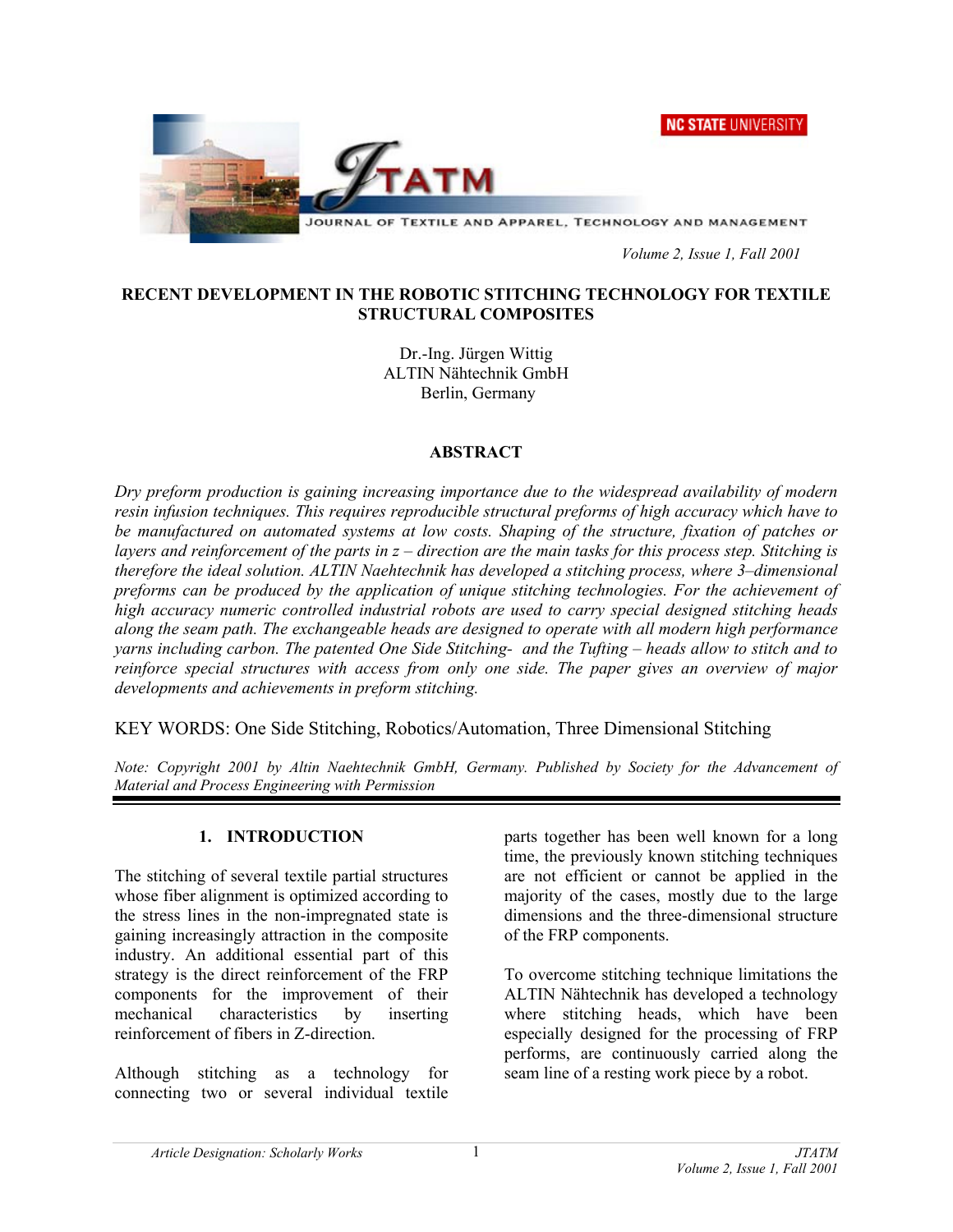During stitching the work piece is fastened onto special fixation devices.

The limitations of the access to the preforms due to the necessary fixtures has been overcome in the majority of the applications by the availability of one side stitching techniques. Since the work piece has to be accessed from one side only, stitching of complicated structures is no longer limited by the design or the size of the stitching machine. The possibility to mount the manipulator arm to a rail or a gantry system has also eliminated the limitations in the stitching area. Besides the conventional double lock stitch two different techniques for one side stitching are available. The two needle one side simple chain stitch head produces a double line seam, the work piece is penetrated by the stitching thread at different inserting angles. Especially for the local reinforcement of FRP a tufting head can be used which allows to insert the stitching thread under various angles and at lowest possible thread tensions lowest possible thread tensions.

To make optimal use of the well known  $\mathbb T$ advantages of NC-operated robot systems, a wide range of control features is available  $\triangle$ including an offline programming systems which aside from generating the robot  $\mathbb T$ program is also capable of conducting feasibility analyses and simulations. M

# **2. THE STITCHING ROBOT**

The robot-supported three-dimensional stitching system described here is based on the principle of a continuous relative motion between the stitching head fastened to a robotic arm and the stationary work piece held by a work piece fixation device. This system (see fig. 1) can be applied to all stitching types, which are used for the processing of FRP preforms. A major advantage is that the stitching machine does not need work piece feed items known from conventional stitching machines. Thus, careful handling of the work piece is ensured and structural damage caused by the transport system can be prevented. A precondition for the continuous relative motion between the stitching head and the work piece is that the needles have no sideward movement in seam direction while

they are in contact with the material to be stitched.

This is guaranteed by a mechanical differential gear, the so called transverse slide drive. The vertical upward and downward movements of needles occur concurrently to a back and forth movement in seam direction. For this purpose the moving axles of both stitching tools are integrated in a common framework. This framework is moved against the positive seam direction as long as at least one needle is in contact with the work piece. The velocity of this movement corresponds to the seam building velocity. When neither of the two stitching tools is in contact with the work piece, the transverse slide movement in seam direction takes place.

# **3. DOUBLE LOCK STITCH**



Fig.1 Robotic Stitching System

The main aspect to be considered when stitching FRP semi-finished material is the handling of geometrically more complicated, usually threedimensional structures with simultaneous large spatial expansion. Technically the stitching of these types of structures is difficult if conventional stitch types are applied. For instance the two thread lockstitch requires access to the work piece from both sides. A double lock stitch head and a typical application for a double lock stitch are shown in figures 2 and 3.

The existing limits of the well-known stitching techniques can be overcome by a technology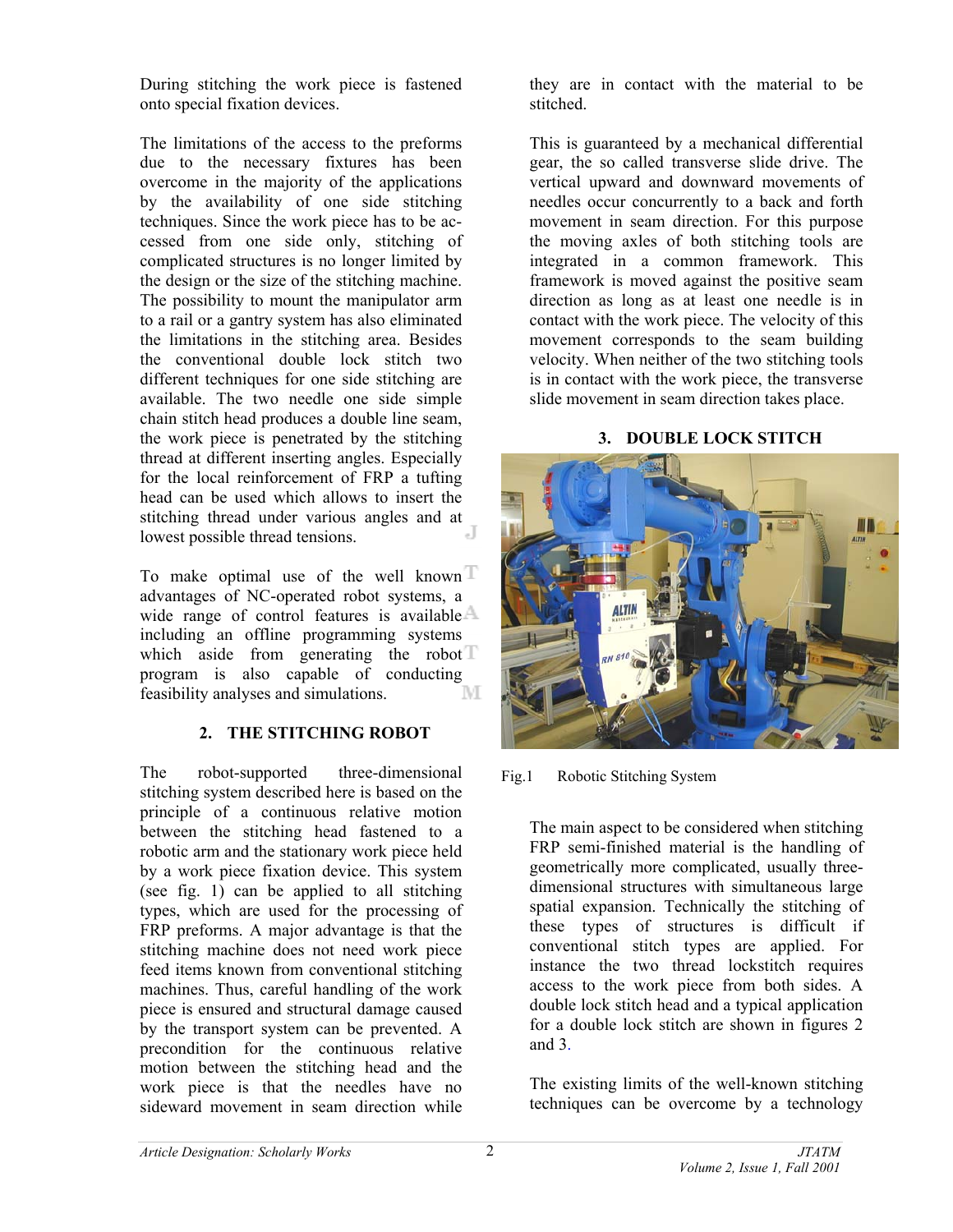where access to the work piece is only necessary from one side. The ALTIN Nähtechnik has developed two separate stitching technologies, the one side stitching system, known as the OSS system and a tufting system.



Fig. 2 Double Lock Stitch Head



Fig.3 Double Lock Stitch Head in Operation

## **4. ONE SIDE STITCHING ( OSS )**

The core of this system is a robot-guided special stitching head ( see fig. 1 ). Its stitch formation mechanism is based on the principle of the simple chain stitch. This stitch is produced by two stitching tools. Both tools are manipulated from the top side of the work piece, so that it is not necessary to arrange any stitch formation element underneath the work piece. Only free space for penetration of the needles has to be taken into consideration.

The inserting angles of the stitching tools are 45° and 90°. Although the operational

principle permits a variation of these angles within certain limits, these angles were determined to be optimal. The reason is that the stitching angle determines the final position of the stitching thread in the FRP structure.



Fig. 4 Stitch Formation



Fig. 5 Seam Pattern

The principle of the OSS system is the manipulation of a stitching thread by two stitching tools, a conventional needle and a catcher. Both stitching tools are driven translatorically, their moving axes form a point of intersection below the stitching material.

The catcher-needle takes over the loop of the stitching thread produced by the needle and pulls it back through the work piece to the top side through the loop of the previously formed stitch which is located on the shaft of the catcher-needle. In this way the interlocking of the stitching thread is formed. The principle of the stitch formation is represented in fig. 4.

Unlike other known stitching methods the interlocking of the sewing thread on the work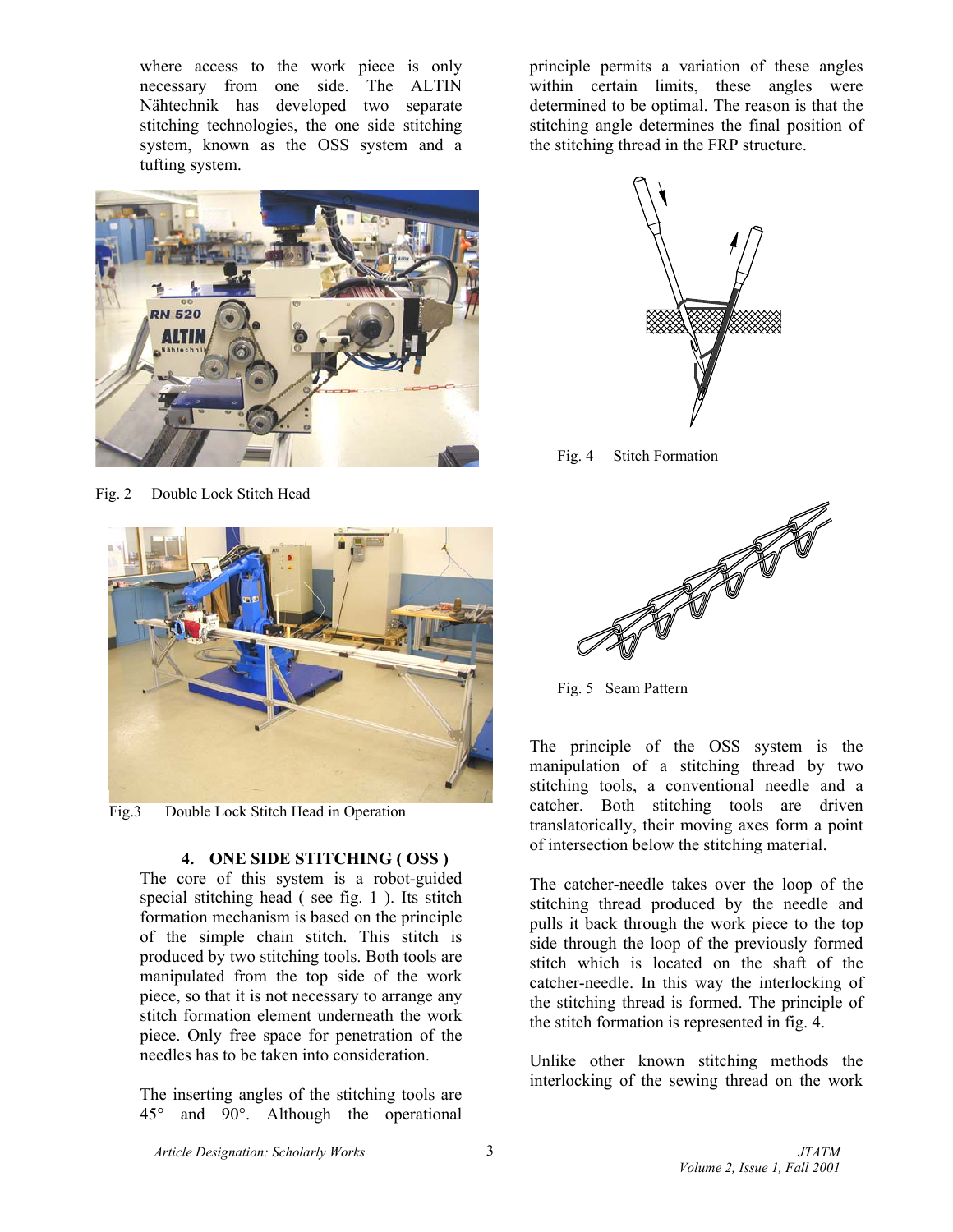piece takes place on the top side, so that a stitch picture in accordance with fig. 5 occurs.

The implementation of the 45° stitching angle enables the optimum position of the stitching thread as a reinforcing element in the structure. By this action the one side stitching system is not only capable of connecting several semi-finished materials, but also achieves the second major task in the stitching of FRP components, the reinforcement in the Zdirection. A typical stitch design and a prepared test panel are shown in figures 6 and 7.



Fig. 6 Stitch Design for a Flat Sample



Fig. 7 Stitched Flat Panel

# **5. TUFTING**

Different from the above described two-needle system, the tufting system represents a stitching technology which is mainly designed for the reinforcement of FRP preforms. The major target of this technology is the insertion of load taking threads in Z-direction, which can be executed also under various angles. The advantage of tufting is the low tension under which the thread is inserted. This results in a reduction of the stitching effect on the in-plane properties of FRP and is achieved by not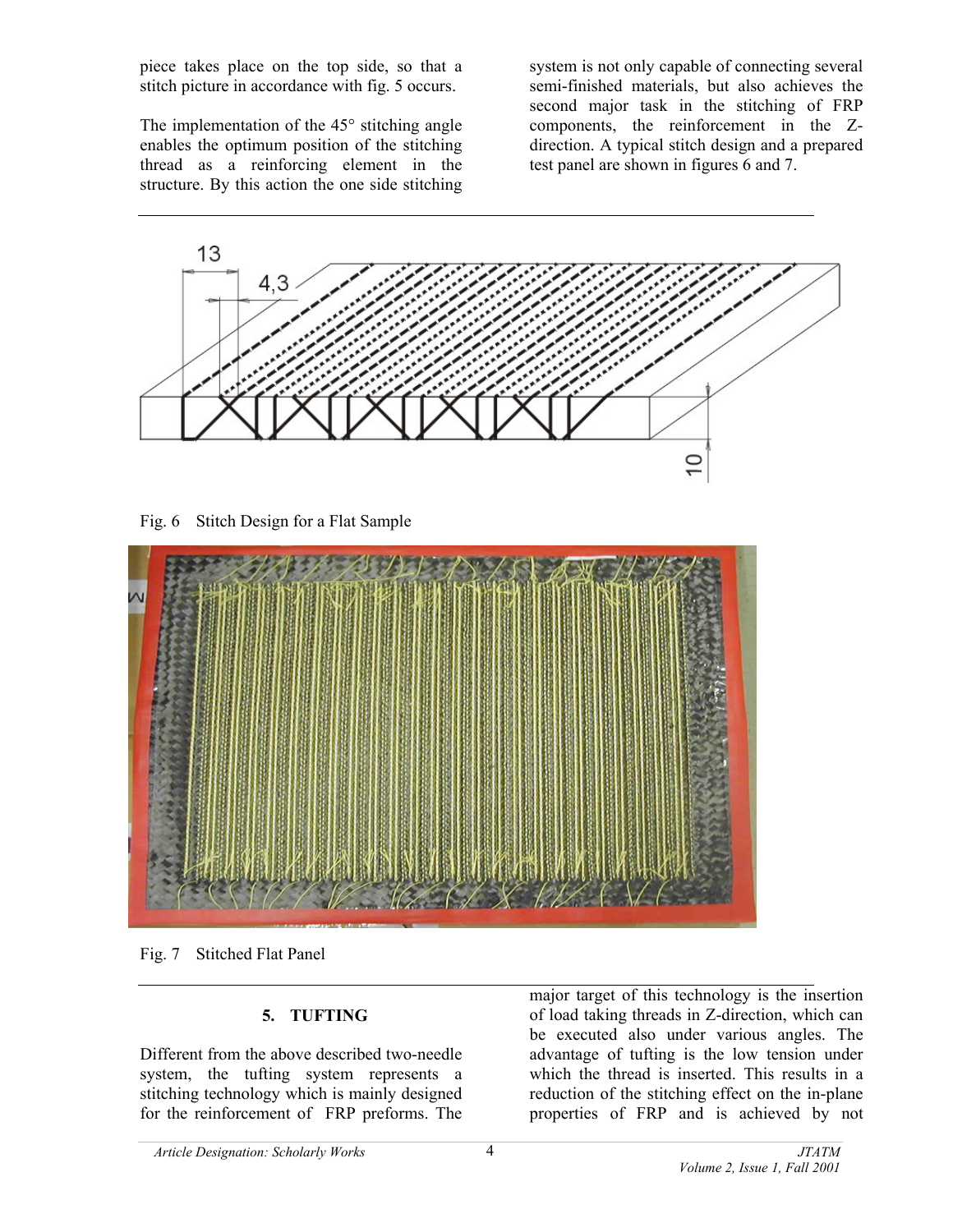interlocking the stitches of the seam which would require a tightening of each single stitch. The possible stitch pattern and a sample are shown in the figures 8 and 9.



Fig. 8 Possible Tufting Stitches



Fig. 9 Reverse Side of Tufted Structure

The process is applicable for preforms up to 40 mm of thickness. The tufting head as shown in figure 10 is variable regarding its stitch length, insertion angle and the length of the loops. Also negative values for the loop length can be achieved resulting in a partial reinforcement of the preform. Since for such a reinforcement it is not required to penetrate the work piece completely it is possible to reinforce the preform directly in the RTM tool.

The wide range for the parameters for stitch distance, needle insertion and loop length is adjusted by electro-mechanical means and can therefore be modified via the robot control



Fig. 10 Tufting Head

system while performing a stitching job.

## **6. ROBOT CONTROL AND SIMULATION**

The industrial robot carrying the stitching head is operated via a system which allows the control of up to 27 servo axis's. By this feature the six servo drives of the robot arm, the servo of the stitching head, servo drives of an x-y gatry system plus additional servo drives of for a controlled movement of the fixation device can be coordinated. The size of the stitching area is therefore only limited by the size of the gantry which is used, as it is known form modern automatic tape laying systems.

The conception of the three-dimensional stitching system took into consideration both, the economic and the practical applicability. The implementation of the stitching heads at a robot, offers the possibility of being able to arrange the courses of motion in the threedimensional space almost without limitations. For the realization of the respective stitching function, when different stitch types are used, the stitching head can be changed quickly by means of a tool-free coupling system.

In the total machine concept all necessary and meaningful mechanization devices for the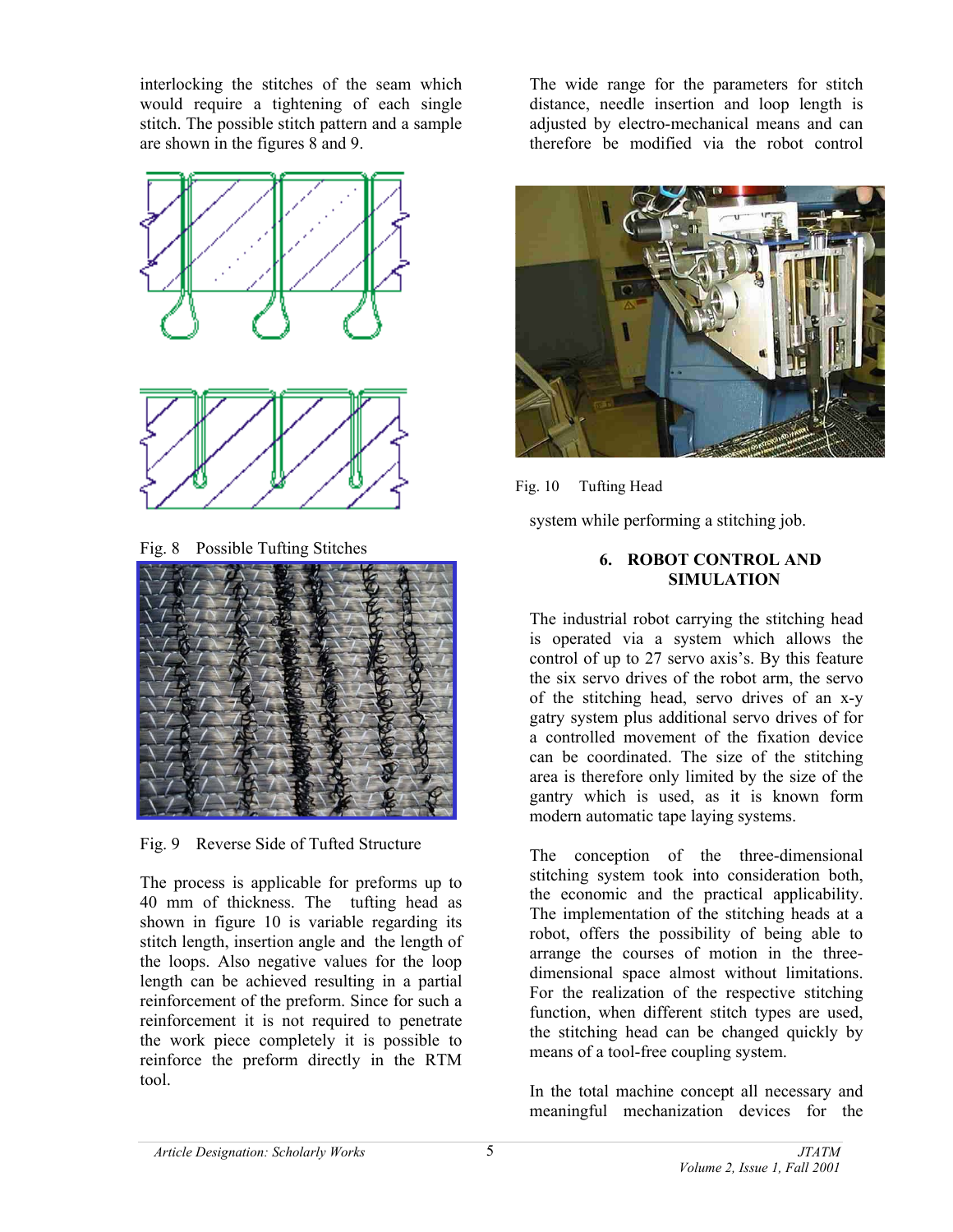effective and reproducible operation of the three-dimensional stitching system are considered. For example a thread cutting and thread clamping mechanism, a thread tension release, a device for the active thread feeding and a system for the detection of thread breakages are available.

The programming of a robot system can take place by teach-in procedures. However this programming technique is often ineffective and has approached the limit of its efficiency at high precision demands. For such tasks the application of a simulation system is available. The tools (stitching heads), work piece fixation devices and the seam courses originating from CAD-projects are used as input data for a robot simulation. With this robot simulation, apart from the investigation of collision freeness and cycle time investigations, the seam path of the stitching head can be defined accurately according to the constructional specifications and the necessary robot program can be prepared completely in off-line mode.

The resulting robot program is transferred to the robot control and tested on the real object. For the transfer of the data between the CAD workstation, robot simulation and robot control a Ethernet with TCP/IP log is used. It offers the highest flexibility for future developments and improvements particularly regarding quality assurance and service with systems under production conditions.

## **7. FIXATION DEVICES**

Since the stitching technique itself is far developed and reliable in its performance, the major questions are related nowadays to the development of fixation devices for the preform production. The task is to drape and to fix the separate layers in such a way, that no or minimal new-positioning has to be



Fig. 11 Design of a Fixture for an Aircraft Structure

undertaken while the seams are applied in their exact positions.

Altin has achieved a vast amount of experience in fixture design over the past years, whereby the newly developed One Side Stitching techniques have greatly improved the application of stitching to the preform production. Figure 11 shows the fixture design for the production of a curved stringer for an aircraft part.

# **8. STITCHED STRUCTURES**

With the available stitching heads almost every shape of preform can be produced by stitching nowadays. One of the typical applications however remain the production of T-shaped preforms with the OSS technique. Here the specific nature of the stitch with its one thread applied under an angle of 45° in the fabric allows to reinforce the structures directly in its weakest position. Figure 12 shows a sketch for such an application, the parts produced in this way can be seen in figure 13 and 14.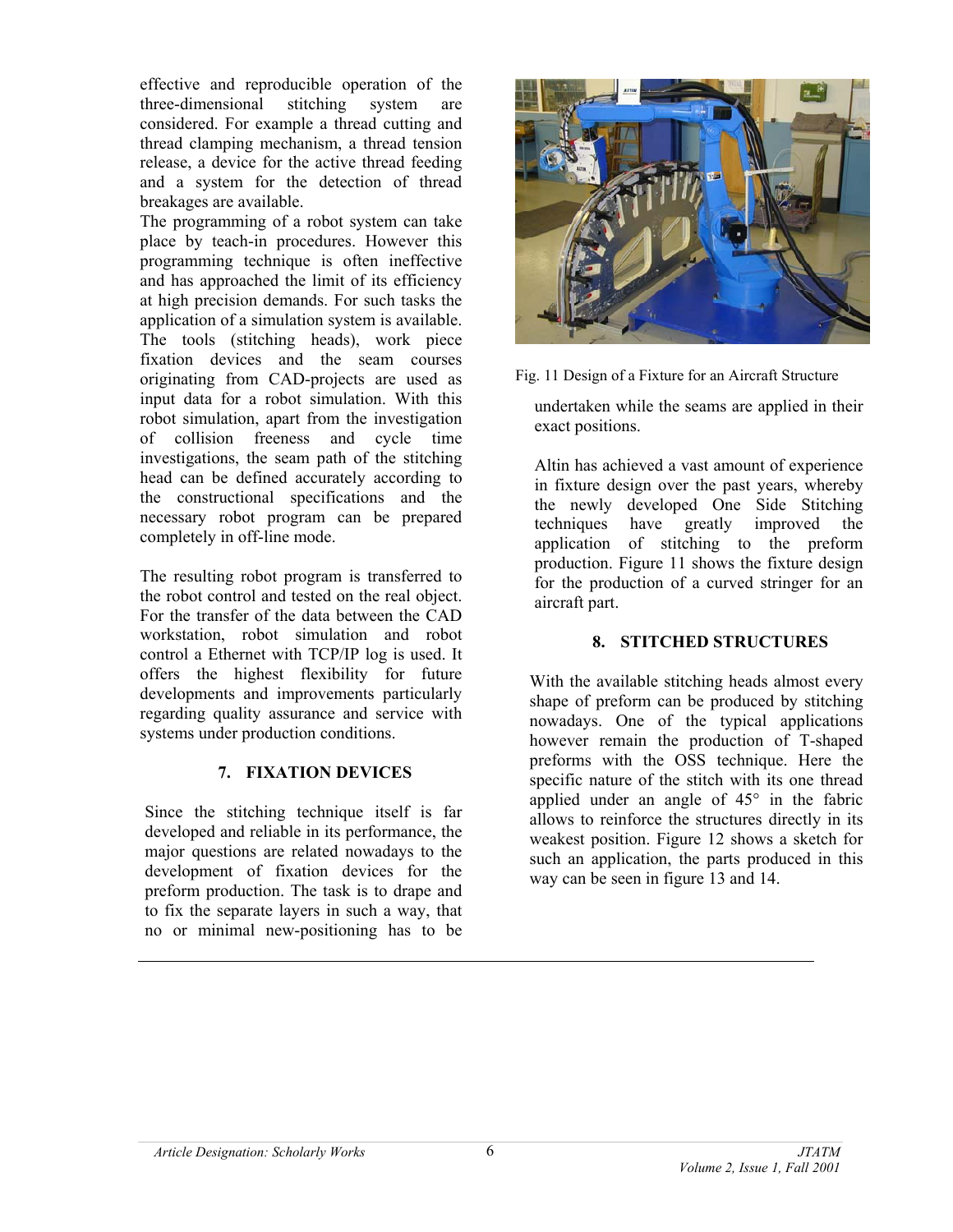



Fig. 13 Double Cone Shaped Stringer for Aircraft Application